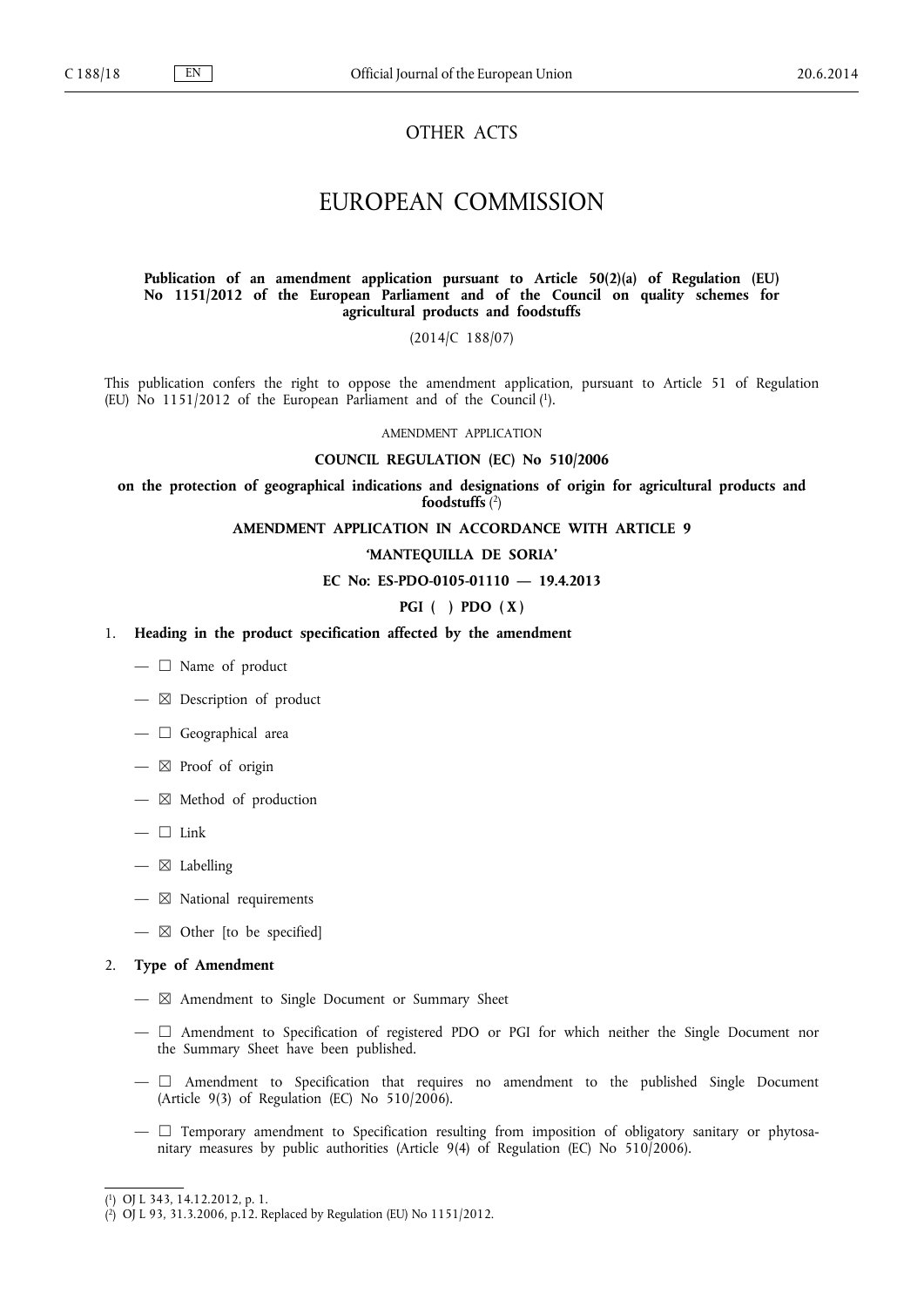### 3. **Amendments**

*Proof of origin*

This section has been redrafted to give a clearer description of the control procedures for guaranteeing the quality and origin of the butters concerned and unnecessary information has been deleted.

The requirements concerning initial assessment of the operators have been withdrawn in order to adapt it to the requirements of the Services Directive.

The requirements regarding authorisation and checking by the Regulatory Council have been deleted, so as not to place a restriction on freedom of movement.

*Method of production*

Point 1 of this section now includes a requirement regarding the feeding of the animals to be met by the holdings that produce the milk from which the PDO butter is made.

An error has been noticed in the description of the procedure for extracting the cream and this needs to be corrected. The opportunity has been taken to completely revise this section.

Thus, details concerning the internal control operations carried out by the plant when the milk is delivered have been deleted, as there is no need for them to be included in the Specification.

Various references to cooling via the use of plates have been deleted, as it is considered that the cooling method used is irrelevant, and the way is thus left open for possible technological progress in this area.

Some temperature ranges that were unnecessarily strict have been amended, for example for the conserva tion of the milk, the washing of the fat with water, etc. which were very small  $(2-4^{\circ}C)$ , since the experts have confirmed that a range of 1 to 6 °C is sufficient to safeguard the product's properties throughout the production process, does not affect the final product and is more closely in line with the parameters of the technology and machinery used. Therefore it would be sufficient to set a maximum temperature of 6 °C.

As stated above, the paragraph describing the process for extracting the cream has been redrafted, as it contained errors. Thus, where it reads:

'The milk will undergo thermisation (heat treatment for 15 seconds at a temperature of 57 to 68 °C) using a plate heat exchanger, followed by centrifugation to skim and clean it. The cream, which is obtained at a temperature of 30 to 40 °C, must until it is pasteurised, have a fat content of 38 % to 45 % m/m and an acidity of less than 13 °Dornic. It will then be cooled and conserved at a temperature of between 2 and 4 °C, until it is pasteurised'.

Now read

'The milk undergoes thermisation to skim and clean it. During this process, at a temperature of 40 to 55 °C the cream is extracted by centrifugation. The cream must have a fat content of 38 % to 45 % m/m and an acidity of less than 13 °Dornic or equivalent. The cream is then cooled and conserved at a temperature of 6 °C or less, until it is pasteurised'.

The thermisation temperature (57 to 68 °C) is the temperature the milk reaches at the end, after the cream has been extracted, and therefore this parameter is not actually relevant either to obtaining the cream or to the subsequent process of making the butter. The temperature at which the cream is usually extracted is between 40 and 55 °C, which is the range recommended by the manufacturers of the equipment since it facilitates extraction and prevents the fat globules being broken by mechanical action, reducing lipase activity and slowing down decomposition processes. All this is endorsed by the following publications: 'Technology of dairy products' by Ralph Early (Blackie Academia & Professional), Chapter 7 — 'Cream pasteurization technology' — of IDF Bulletin No 271 'Pasteurization of Cream' by T. Bøgh-Sørensen, '*Tratamiento específico para diferentes tipos de nata*' by Carlos Gandolfo [\(www.agroterra.es](http://www.agroterra.es)) and Chapter 8 of the 'Dairy Processing Handbook' (Tetra Pak Processing Systems AB, 2003).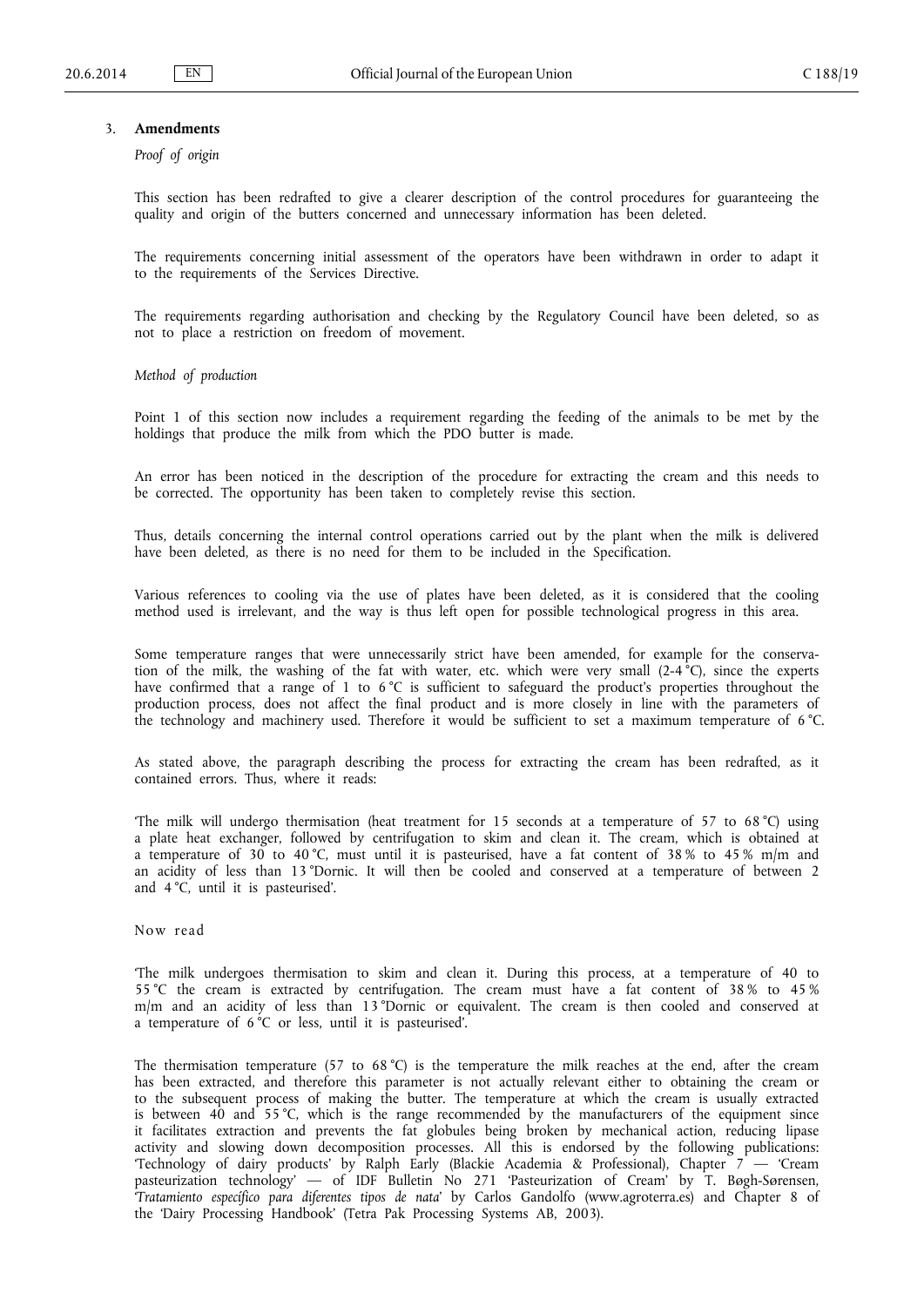Likewise, the possibility of determining the acidity of the cream by other equally valid methods in the future is left open, such as measurement in pH units.

Regarding the pasteurisation of the cream, pasteurisation parameters have been deleted as they are inherent to the definition of this type of heat treatment, which is one of the critical control points for the industry.

Regarding the ripening of the cream, the requirement that when the cream's acidity reaches 18 to 28° Dornic the ripening process must be interrupted has been deleted, since the factor that determines when to slow down ripening is not the acidity value, but the time that has elapsed since the process began (12 to 15 hours) and therefore the time the ferments have been at work.

The requirement that the cream remain cold for four hours has also been deleted, as the approximate time needed for it to cool depends on the volume of the batch and therefore there is no fixed duration. In addition, during the time the cream remains in the tank the temperature will continue to be permanently checked so that it remains stable. There is no risk of deterioration linked to the time the cream remains in the tank.

The requirement that during the kneading stage the level of moisture in the butter must be tested using infrared scales has been deleted, so that other testing techniques can be used.

#### *Labelling*

The requirements regarding authorisation and checking by the Regulatory Council have been deleted, so as not to place a restriction on freedom of movement.

The picture of the product's logo has been included, although it is no longer mandatory for it to appear on the label.

*National requirements:*

Current legislation relating to protected designations of origin and protected geographical indications has been updated.

*Inspection body*

The inspection body is now the Instituto Tecnológico Agrario de Castilla y León, which is the competent authority.

The group requesting the proposed amendments is the 'Mantequilla de Soria' PDO Regulatory Council, which represents both the milk- and butter-producing sectors in the province of Soria and is considered to have a legitimate interest in the amendment of the Specification.

#### SINGLE DOCUMENT

#### **COUNCIL REGULATION (EC) No 510/2006**

### **on the protection of geographical indications and designations of origin for agricultural products and foodstuffs** ( 3 )

# **'MANTEQUILLA DE SORIA'**

### **EC No: ES-PDO-0105-01110 — 19.4.2013**

**PGI ( ) PDO ( X )**

# 1. **Name**

'Mantequilla de Soria'

2. **Member State or Third Country**

Spain

### 3. **Description of the agricultural product or foodstuff**

3.1. *Type of product*

Class 1.5. Oils and fats (butter, margarine, oil, etc.)

( 3 ) Replaced by Regulation (EU) No 1151/2012.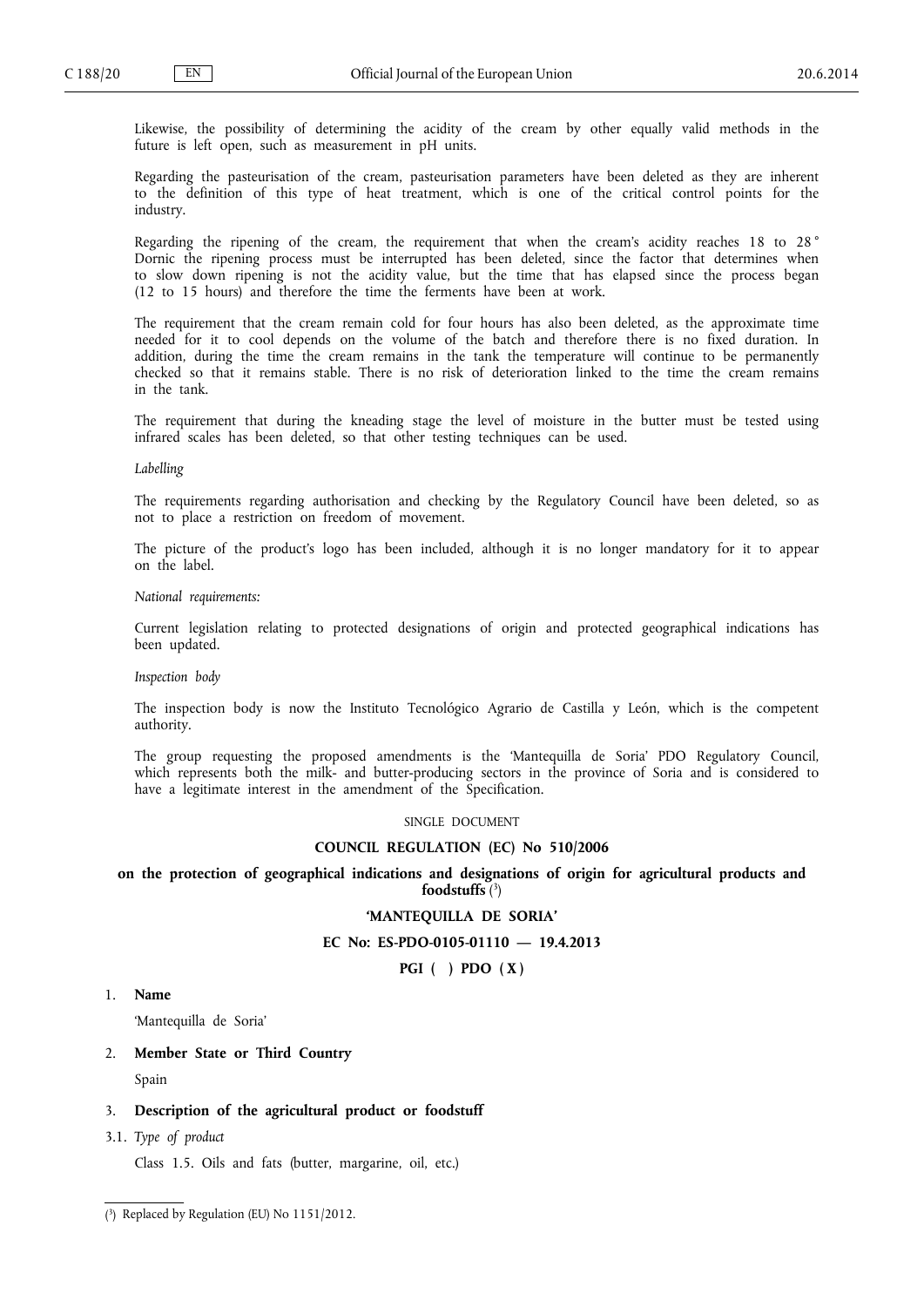3.2. *Description of product to which the name in 1 applies*

Butters made from fat obtained from milk of cows of the Friesian or Pardo-Alpina breeds or crosses between the two, originating from dairy farms located in certain municipalities in the province of Soria.

The designation 'Mantequilla de Soria' will protect the three types of butter traditionally produced: natural, salted and sweet.

Their physical, chemical and organoleptic characteristics are as follows:

1. Natural butter:

Physical and chemical characteristics:

- Fat content: minimum 82 % m/m
- Non-fat milk solids: maximum 2 % m/m
- Moisture: maximum 16 % m/m

Organoleptic characteristics: Colour verging between ivory and straw yellow. Weak to medium smell of diacetyl. Very slightly acidic flavour. Melts in the mouth moderately quickly. Medium viscosity. Aroma of fresh cream. Moderate aftertaste.

2. Salted butter:

Physical and chemical characteristics:

- Fat content: minimum  $80\%$  m/m
- Non-fat milk solids: maximum 4 % m/m
- Moisture: maximum 16 % m/m
- sodium chloride: maximum 2,5 % m/m

Organoleptic characteristics: colour verging between bone and ivory. Slight granular appearance when cut. Smell of faintly ripe cream. Intense salty flavour. Melts in the mouth moderately quickly. Medium viscosity. Aroma of cream. Short aftertaste.

3. Sweet butter:

Physical and chemical characteristics:

- Fat content: minimum  $39\%$  m/m
- Non-fat milk solids: maximum 35 % m/m
- Moisture: maximum 25 % m/m
- Sucrose: from  $20\%$  to  $35\%$  m/m
- Additives: betacarotene and/or cochineal extract used to colour the garnish.

Organoleptic characteristics: colour of bone, except for the garnish, which has an orange or pink hue. On cutting, has the appearance of froth which ranges from faintly to slightly open but which is compact and has irregular gaps whose size ranges from that of a grain of white sugar to that of a grain of rice. Smell of diacetyl with a hint of caramelised sugar. Intense sweet flavour which is faintly acidic. Melts in the mouth quickly/moderately quickly. Medium viscosity. Aroma of cream, faintly plant-like. Moderate to persis tent aftertaste.

3.3. *Raw materials (for processed products only)*

The milk from which the butter is made comes from livestock holdings located in the defined geographical area, which lies within the province of Soria. It is the coldest part of the province and at the highest altitude, with a tradition of milk production and hard, dry pastureland, with characteristic flora, which gives the milk specific qualities which are then passed on to the butter.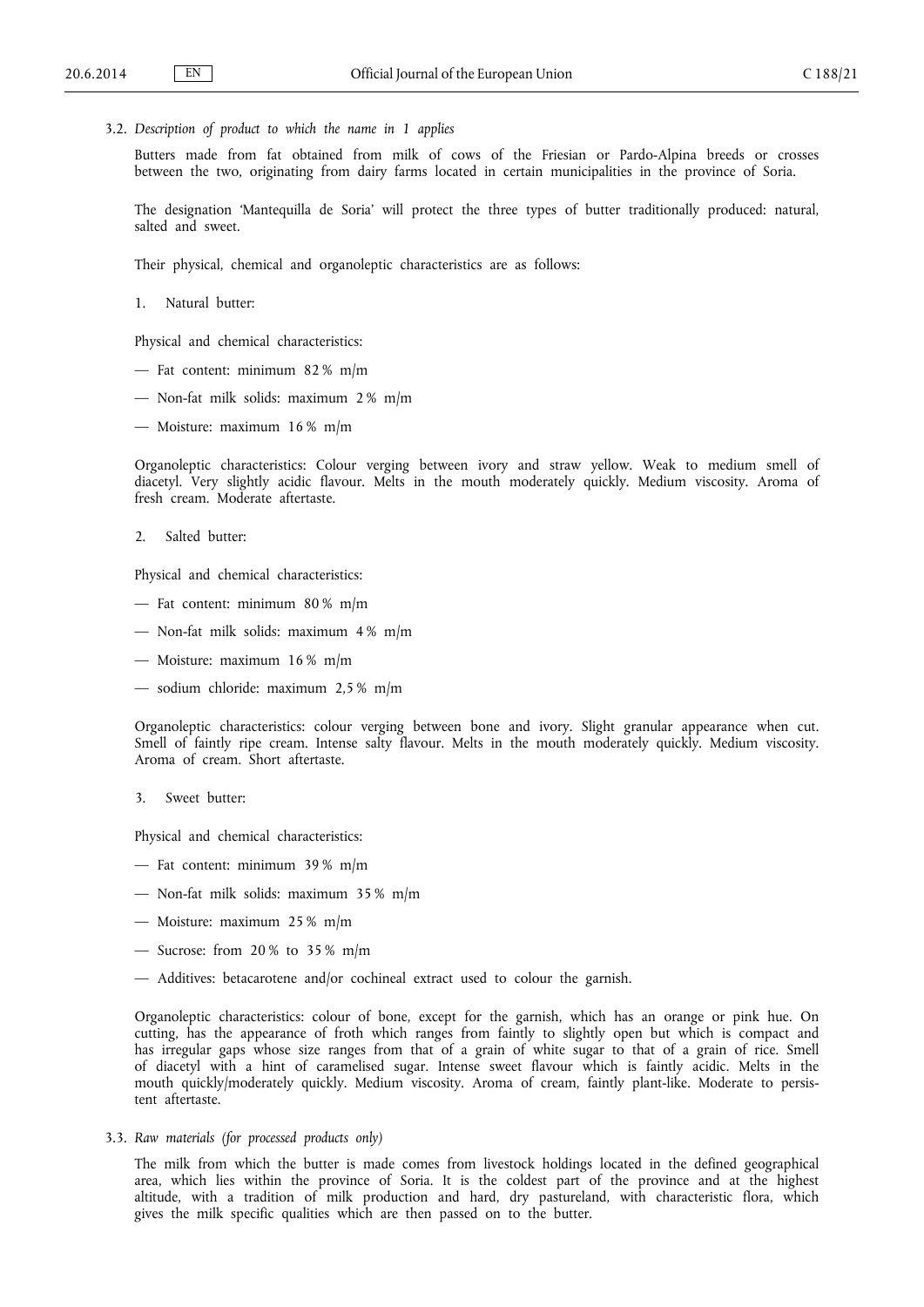3.4. *Feed (for products of animal origin only)*

The feeding system, which is determined by climatic factors and the availability of natural resources, involves grazing at the appropriate times of year, while the rest of the animals' diet, which originates in the defined area to the extent possible, is made up of silage, hay, milled grain and/or feed.

3.5. *Specific steps in production that must take place in the defined geographical area*

The milk must be produced and the butter made within the defined geographical area.

- 3.6. *Specific rules concerning slicing, grating, packaging, etc.*
- 3.7. *Specific rules concerning labelling*

—

The wording or labels on packaging containing protected butter must include the terms 'Denominación de Origen Protegida' and 'Mantequilla de Soria'.

Protected butters intended for consumption must bear the Designation's conformity mark. This is a tamper-proof secondary label which cannot be reused and is affixed to the packaging prior to dispatch.

The secondary labels must bear the Designation logo and an alphanumeric code permitting traceability. The code for natural butter will be on a golden strip, for sweet butter on a pink strip and for salted butter on a blue strip.

### 4. **Concise definition of the geographical area**

The area within which the milk must be produced and Mantequilla de Soria must be made comprises 169 municipalities in the province of Soria, as follows:

Abejar, Adradas, Ágreda, Alconaba, Alcubilla de Avellaneda, Aldealafuente, Aldealices, Aldealpozo, Aldeal señor, Aldehuela de Periáñez, Las Aldehuelas, Alentisque, Aliud, Almajano, Almaluez, Almarza, Almazán, Almazul, Almenar de Soria, Arancón, Arcos de Jalón, Arévalo de la Sierra, Ausejo de la Sierra, Barca, Bayubas de Abajo, Bayubas de Arriba, Beratón, Berlanga de Duero, Blacos, Bliecos, Borjabad, Borobia, Buberos, Buitrago, Burgo de Osma-Ciudad de Osma, Cabrejas del Campo, Cabrejas del Pinar, Calatañazor, Caltojar, Candilichera, Cañamaque, Carabantes, Carrascosa de Abajo, Carrascosa de la Sierra, Casarejos, Castilfrío de la Sierra, Castillejo de Robledo, Castilruiz, Centenera de Andaluz, Cerbón, Cidones, Cigudosa, Cihuela, Ciria, Cirujales del Río, Coscurita, Covaleda, Cubilla, Cubo de la Solana, Cueva de Ágreda, Dévanos, Deza, Duruelo de la Sierra, Escobosa de Almazán, Espeja de San Marcelino, Espejón, Estepa de San Juan, Frechilla de Almazán, Fresno de Caracena, Fuentearmegil, Fuentecambrón, Fuentecantos, Fuentel monge, Fuentelsaz de Soria, Fuentepinilla, Fuentes de Magaña, Fuentestrún, Garray, Golmayo, Gómara, Gormaz, Herrera de Soria, Hinojosa del Campo, Langa de Duero, La Losilla, Magaña, Maján, Matalebreras, Matamala de Almazán, Medinaceli, Miño de San Esteban, Molinos de Duero, Momblona, Monteagudo de las Vicarías, Montenegro de Cameros, Morón de Almazán, Muriel de la Fuente, Muriel Viejo, Nafría de Ucero, Narros, Navaleno, Nepas, Nolay, Noviercas, Ólvega, Oncala, Pinilla del Campo, Portillo de Soria, La Póveda de Soria, Pozalmuro, Quintana Redonda, Quintanas de Gormaz, La Quiñoneria, Los Rábanos, Rebollar, Recuerda, Renieblas, Reznos, Rioseco de Soria, Rollamienta, El Royo, Salduero, San Esteban de Gormaz, San Felices, San Leonardo de Yagüe, San Pedro Manrique, Santa Cruz de Yanguas, Santa María de Huerta, Santa María de las Hoyas, Serón de Nájima, Soliedra, Soria, Sotillo del Rincón, Suellacabras, Tajahuerce, Tajueco, Talveila, Tardelcuende, Taroda, Tejado, Torlengua, Torreblacos, Torrubia de Soria, Trévago, Ucero, Vadillo, Valdeavellano de Tera, Valdegeña, Valdelagua del Cerro, Valdemaluque, Valdenebro, Valdeprado, Valderrodilla, Valtajeros, Velamazán, Velilla de La Sierra, Velilla de los Ajos, Viana de Duero, Villaciervos, Villanueva de Gormaz, Villar del Ala, Villar del Campo, Villar del Río, Los Villares de Soria, Villaseca de Arciel, Vinuesa, Vizmanos, Vozmediano, Yanguas.

#### 5. **Link with the geographical area**

5.1. *Specificity of the geographical area*

The characteristics of 'Mantequilla de Soria' are linked to the fact that the milk used to make it comes from cows that feed on products obtained in distinct climatic and altitude conditions.

The province of Soria lies at an average altitude of 1 026 metres above sea level. It is one of the prov inces on the Iberian Meseta with the highest average altitude and most rugged terrain. This contributes to the extreme harshness of the climate.